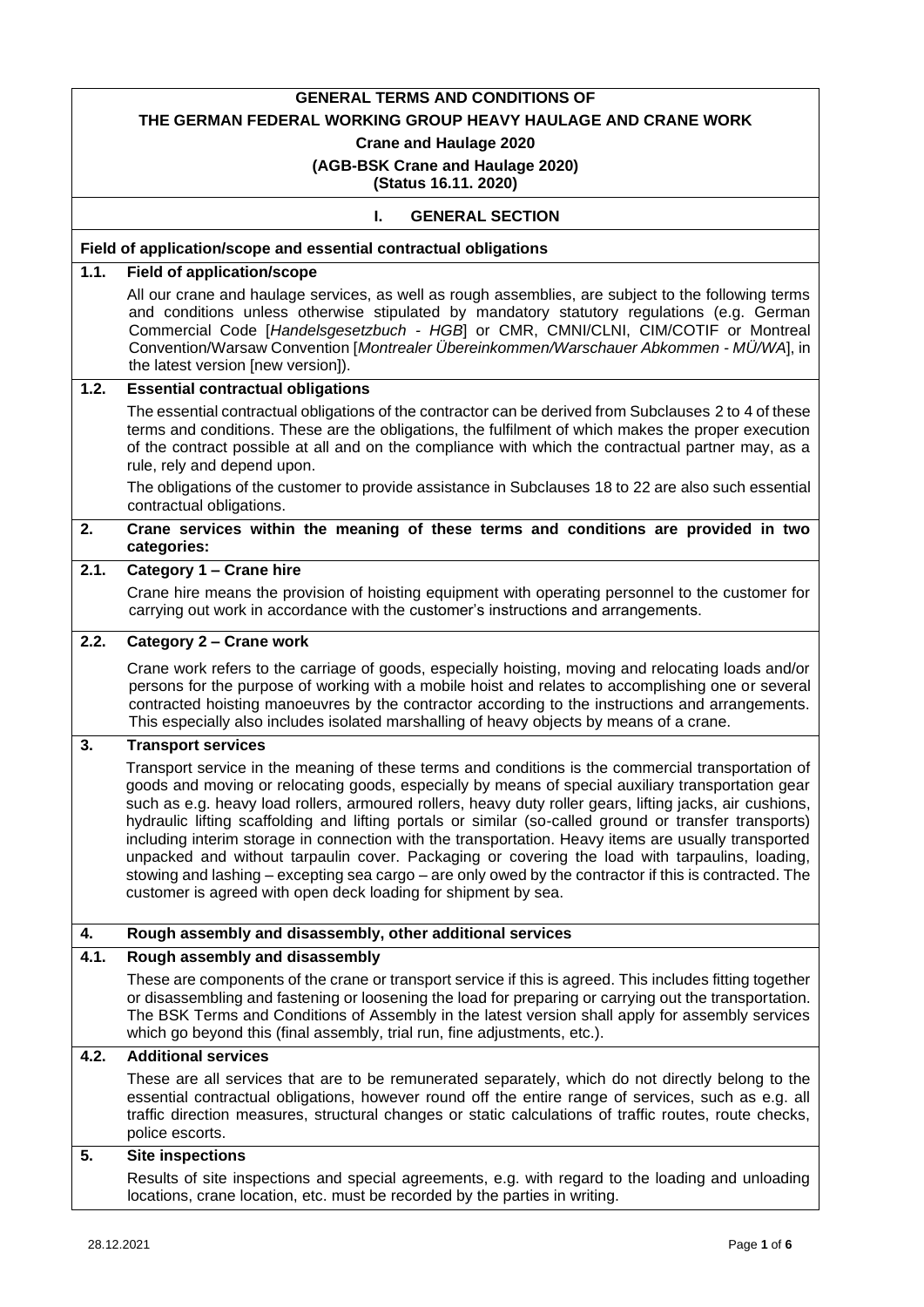| 6.  | Conditions subsequent of the contract - public law permits and approvals                                                                                                                                                                                                                                                                                                                                                                                                                                                                                                                                                                                                                                                                                                                                                                                                                                                                                                                                                                                               |
|-----|------------------------------------------------------------------------------------------------------------------------------------------------------------------------------------------------------------------------------------------------------------------------------------------------------------------------------------------------------------------------------------------------------------------------------------------------------------------------------------------------------------------------------------------------------------------------------------------------------------------------------------------------------------------------------------------------------------------------------------------------------------------------------------------------------------------------------------------------------------------------------------------------------------------------------------------------------------------------------------------------------------------------------------------------------------------------|
|     | The execution of large volume and heavy transports or moving cranes in public road traffic requires<br>the permission or approval of the responsible authority, in particular pursuant to Sections 29 III and<br>46 I No. 5 Federal Road Traffic Regulations [Straßenverkehrsordnung - StVO] as well as Section 70 I<br>Federal Road Traffic Registration Act [Straßenverkehrszulassungsordnung - StVZO] and, if<br>applicable, further special use permits in accordance with road and route law as well as other<br>necessary public law permits. The contracts concluded under these terms and conditions are subject<br>to a condition subsequent and will end if the permission or approval is refused by the responsible<br>authority. Remuneration claims for services provided until this time shall remain unaffected hereby.                                                                                                                                                                                                                                 |
| 7.  | Traffic direction measures and secondary provisions                                                                                                                                                                                                                                                                                                                                                                                                                                                                                                                                                                                                                                                                                                                                                                                                                                                                                                                                                                                                                    |
|     | Insofar as traffic direction measures (police escort, auxiliary police, administrative assistants,<br>entrusted companies, etc.) or other conditions and secondary provisions are ordered by official<br>authorities in order to maintain safety and the smooth flow of road traffic and/or to protect the road<br>construction substance, the contracts concluded under these terms and conditions shall also be<br>subject to the condition subsequent of the timely availability of the security forces and the ability to<br>implement the official security measures in time. The contractor undertakes to apply for the necessary<br>official permissions and approvals in writing in time according to the relevant administrative<br>regulations and to inform the customer without delay about such conditions and secondary provisions<br>for the execution of the transport, which could render more difficult or impede the transport flow. In<br>this respect we refer to the BSK information leaflet "Traffic Direction Measures" in the latest version. |
| 8.  | Subcontractors and change in the mode of transport                                                                                                                                                                                                                                                                                                                                                                                                                                                                                                                                                                                                                                                                                                                                                                                                                                                                                                                                                                                                                     |
|     | Unless agreed otherwise, the contractor is entitled to employ other enterprises and/or modes of<br>transport to fulfil the assumed contractual obligations.                                                                                                                                                                                                                                                                                                                                                                                                                                                                                                                                                                                                                                                                                                                                                                                                                                                                                                            |
| 9.  | <b>Termination of contract</b>                                                                                                                                                                                                                                                                                                                                                                                                                                                                                                                                                                                                                                                                                                                                                                                                                                                                                                                                                                                                                                         |
|     | The contractor is entitled to withdraw from the contract without any claims for damages if, after careful<br>examination before or during the use of vehicles, equipment or working devices of any kind has<br>revealed that significant damage to third party and/or own property and/or assets or injury to persons<br>will very probably be inevitable despite all reasonable efforts to avoid such damage. The exclusion<br>of damage compensation claims is void if the contractor failed to comply with the due diligence<br>required of a proper merchant (carrier). In the case of rescission, the remuneration for crane services<br>is charged pro rata and transport services are subject to the statutory provisions.                                                                                                                                                                                                                                                                                                                                      |
| 10. | Regulations relating to unavoidable impediments to services, interruptions due to weather<br>conditions                                                                                                                                                                                                                                                                                                                                                                                                                                                                                                                                                                                                                                                                                                                                                                                                                                                                                                                                                                |
|     | The contractor is entitled to interrupt the deployment immediately in case of hazard to equipment,<br>load, personnel and/or third parties. It shall not lose its claim for remuneration in case of force majeure<br>or, if the obstacles could not be avoided despite making reasonable efforts and applying extreme<br>care and attention.                                                                                                                                                                                                                                                                                                                                                                                                                                                                                                                                                                                                                                                                                                                           |
|     | Interruptions due to weather conditions shall not reduce the claim for remuneration.                                                                                                                                                                                                                                                                                                                                                                                                                                                                                                                                                                                                                                                                                                                                                                                                                                                                                                                                                                                   |
| 11. | Scope of the service                                                                                                                                                                                                                                                                                                                                                                                                                                                                                                                                                                                                                                                                                                                                                                                                                                                                                                                                                                                                                                                   |
|     | Decisive for the contractor's service are the crane, crane frame or transport contract or the<br>agreements in the international consignment note. The contractor shall be responsible for that which<br>is respectively necessary for the individual services according to Subclauses 2 to 4. Services or<br>activities beyond this, in the broader sense, are either to be agreed or shall become a new content<br>of the contract according to the following regulations by way of amendments to the contract. Only if<br>agreed, the contractor shall also provide the necessary posting, instruction and other personnel at<br>the cost of the customer.                                                                                                                                                                                                                                                                                                                                                                                                          |
|     | In addition, the contractor shall inform the customer about the relevant device data, such as wheel,<br>chain and support pressures and the resulting floor loads.                                                                                                                                                                                                                                                                                                                                                                                                                                                                                                                                                                                                                                                                                                                                                                                                                                                                                                     |
|     | Ш.<br><b>SPECIAL PART</b>                                                                                                                                                                                                                                                                                                                                                                                                                                                                                                                                                                                                                                                                                                                                                                                                                                                                                                                                                                                                                                              |
| 1.  | <b>Section</b>                                                                                                                                                                                                                                                                                                                                                                                                                                                                                                                                                                                                                                                                                                                                                                                                                                                                                                                                                                                                                                                         |
|     | <b>Crane provision</b>                                                                                                                                                                                                                                                                                                                                                                                                                                                                                                                                                                                                                                                                                                                                                                                                                                                                                                                                                                                                                                                 |
| 12. | Obligations and liability of the contractor                                                                                                                                                                                                                                                                                                                                                                                                                                                                                                                                                                                                                                                                                                                                                                                                                                                                                                                                                                                                                            |
|     | Obligations of the contractor                                                                                                                                                                                                                                                                                                                                                                                                                                                                                                                                                                                                                                                                                                                                                                                                                                                                                                                                                                                                                                          |
|     | The contractor shall owe the provision of a hoist that is suitable for the order, which has been tested<br>according to the relevant statutory provisions and the applicable rules of technology and occupational<br>safety and is ready for operation. Unless explicitly agreed otherwise, the contractor shall not be<br>responsible for attaching the load or for providing suitable lifting gear, such as sling chains, sling                                                                                                                                                                                                                                                                                                                                                                                                                                                                                                                                                                                                                                      |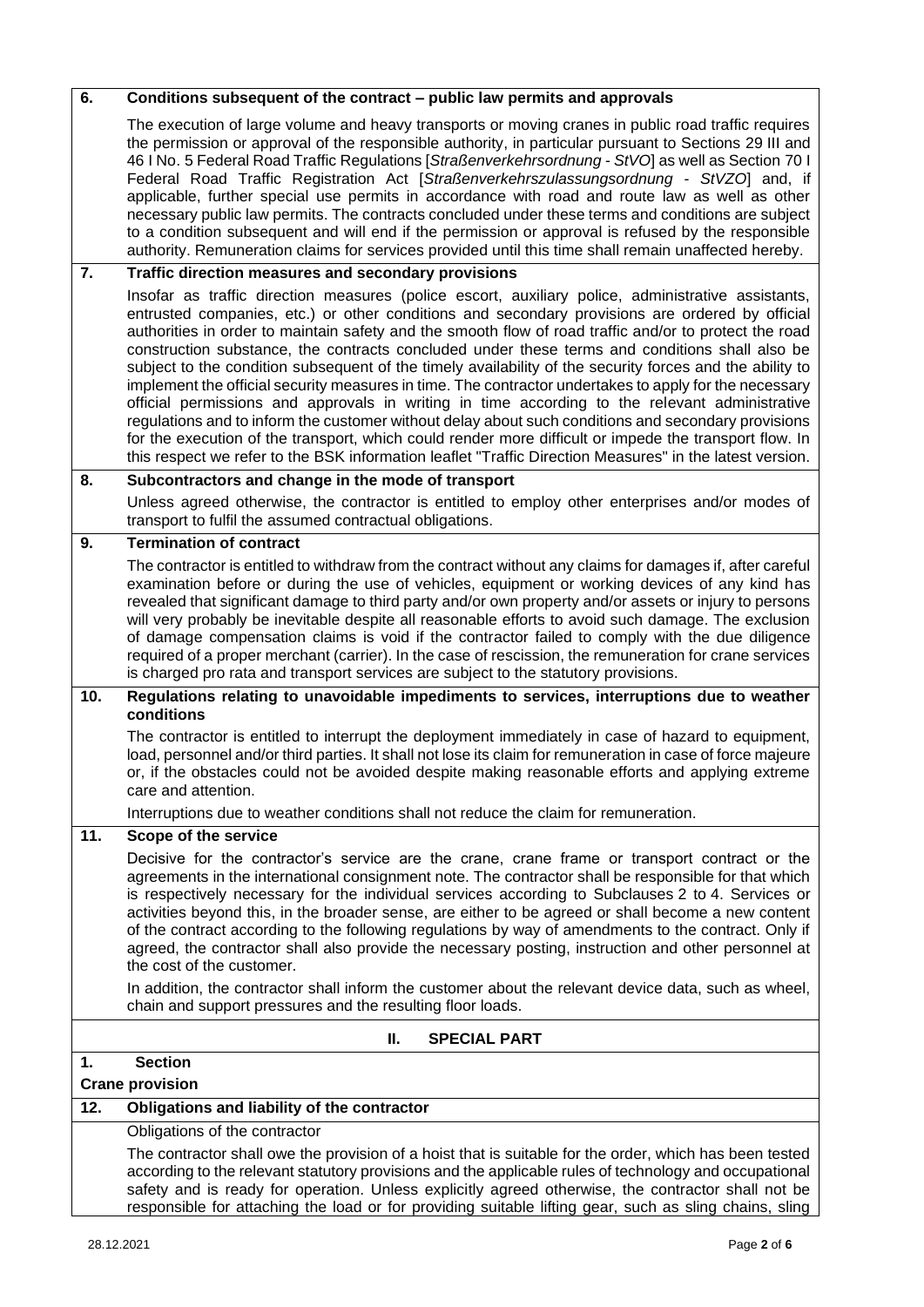|       | ropes or lifting straps. The contractor is only liable for supplied personnel within the scope of the<br>applicable principles for a fault in the selection of personnel. Except in the case of an obvious<br>inaccuracy or incompleteness of the details the contractor is not obliged to check or supplement the<br>details to be provided by the customer, in particular with regard to weight, dimensions, quantities and<br>other relevant special features of the loads that are to be transported. |
|-------|-----------------------------------------------------------------------------------------------------------------------------------------------------------------------------------------------------------------------------------------------------------------------------------------------------------------------------------------------------------------------------------------------------------------------------------------------------------------------------------------------------------|
|       | 12.1. Exclusion of liability                                                                                                                                                                                                                                                                                                                                                                                                                                                                              |
|       | Liability, in particular for the late provision, is excluded in case of force majeure, civil commotion,<br>warlike or terrorist acts, strike and lock-out, blockades of transport routes, circumstances due to<br>weather conditions, road block as well as other unforeseeable, unavoidable and serious events.                                                                                                                                                                                          |
|       | 12.2. Limitation to liability                                                                                                                                                                                                                                                                                                                                                                                                                                                                             |
|       | Except in the case of wilful intent and gross negligence of the contractor and its vicarious agents the<br>liability of the contractor, in particular with the late provision, is limited to the damages that were<br>foreseeable upon conclusion of the contract and which are typical for the contract.                                                                                                                                                                                                 |
|       | This limitation to liability shall not apply to the injury to life, the body and the health of persons.                                                                                                                                                                                                                                                                                                                                                                                                   |
| 2.    | <b>Section</b>                                                                                                                                                                                                                                                                                                                                                                                                                                                                                            |
|       | <b>Crane work and transport services</b>                                                                                                                                                                                                                                                                                                                                                                                                                                                                  |
| 13.   | <b>Obligations of the contractor</b>                                                                                                                                                                                                                                                                                                                                                                                                                                                                      |
|       | The contractor undertakes to properly and expertly execute all orders placed with it with all means<br>and technical possibilities at its disposal by complying with the relevant rules of technology.                                                                                                                                                                                                                                                                                                    |
| 14.   | Selection of means of transport, hoisting equipment and personnel                                                                                                                                                                                                                                                                                                                                                                                                                                         |
|       | The contractor in particular undertakes to deploy suitable transport means and hoisting equipment<br>which are ready for operation, safe to operate and tested in accordance with the applicable<br>provisions. Furthermore, the contractor undertakes to provide, in particular, suitable operating<br>personnel (crane operators and vehicle drivers) who are familiar with the operation of the transport                                                                                              |
|       | means or hoisting equipment.                                                                                                                                                                                                                                                                                                                                                                                                                                                                              |
| 15.   | Liability of the contractor                                                                                                                                                                                                                                                                                                                                                                                                                                                                               |
| 15.1. | <b>Basic regulation</b>                                                                                                                                                                                                                                                                                                                                                                                                                                                                                   |
|       | The statutory regulations governing the freight business shall apply in this Section. The liability of the<br>contractor during the safekeeping for damages to goods is - except in cases of qualified culpability<br>pursuant to Section 435 HGB - limited to 8.33 Special Drawing Rights (SDR) per kilogramme of the<br>damaged or lost property.                                                                                                                                                       |
|       | In the case of carriage by sea, the contractor will be liable for damage to goods at 2 SDR per kilogram<br>gross weight of the consignment or a maximum of 666.67 SDR per package or unit, depending on<br>which amount is higher. In case of national inland waterway transports the customer will be liable<br>with a maximum of 2 SDR per kilogramme gross weight of the shipment. The same shall apply with<br>multimodal transports with a vessel transport share if the damage location is unknown. |
| 15.2. | Liability extensions for the benefit of the customer                                                                                                                                                                                                                                                                                                                                                                                                                                                      |
|       | For the benefit of the customer the contractor will be liable in deviation from Subclause 15.1 for<br>damages to goods up to the amount of EUR 600,000.00 as well as for other financial losses, for<br>which liability is fundamentally assumed by law, up to the amount of EUR 125,000.00, respectively<br>per damaging event under the lapse of the limitations to liability in terms of amount. The statutory<br>regulations shall apply to damage amounts in excessive of this.                      |
|       | 15.3. Exclusions of liability for carriage by sea and international inland waterways                                                                                                                                                                                                                                                                                                                                                                                                                      |
|       | 15.3.1. Carriage by sea                                                                                                                                                                                                                                                                                                                                                                                                                                                                                   |
|       | Pursuant to Section 512 Para. 2 No. 1 HGB it is agreed that the contractor, in its position as<br>transport agent shall not be responsible for a fault of its employed staff and the vessel crew if the<br>damage due to a conduct during the steering or the other operation of the vessel, however not with<br>the execution of measures, which were primarily taken in the interest of the load, or was caused by<br>fire or explosion on board a vessel.                                              |
|       | 15.3.2. International inland waterway transport                                                                                                                                                                                                                                                                                                                                                                                                                                                           |
|       | The contractor, as carrier or executing carrier shall not be liable either pursuant to Article 25 Para. 2<br>CMNI if the damage                                                                                                                                                                                                                                                                                                                                                                           |
|       | was caused through an act or omission of the captain, pilot or other person in the service of<br>the vessel or of a pusher or towboat in the nautical command or the assembly or disassembly<br>of a pusher or towboat, presuming that the carrier has satisfied its obligations in accordance                                                                                                                                                                                                            |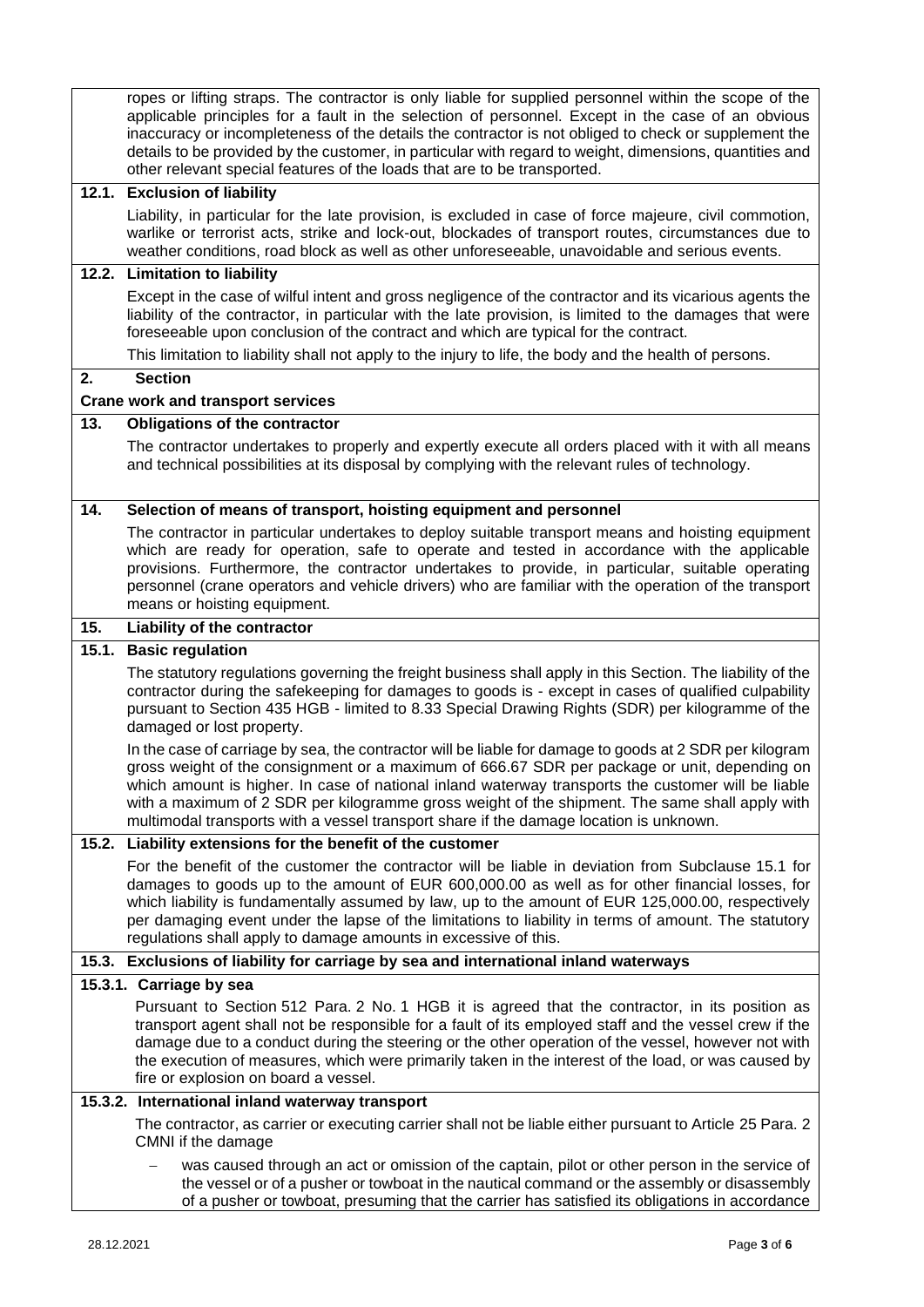|       | to Article 3, paragraph 3 of CMNI with regard to the crew, unless the act or omission is<br>committed with the intention of causing the damage or recklessly and with knowledge that<br>such damage would probably occur;                                                                                                                                                                                                                                                                                                                                                                                                                                                                                             |
|-------|-----------------------------------------------------------------------------------------------------------------------------------------------------------------------------------------------------------------------------------------------------------------------------------------------------------------------------------------------------------------------------------------------------------------------------------------------------------------------------------------------------------------------------------------------------------------------------------------------------------------------------------------------------------------------------------------------------------------------|
|       | was caused by fire or explosion on board of the vessel without it being proven that the fire or<br>the explosion was caused by a fault of the carrier, the executing carrier or its employees or<br>authorised agents or through a defect of the vessel,                                                                                                                                                                                                                                                                                                                                                                                                                                                              |
|       | is a result of defects to its or to a rented or chartered vessel, which existed before<br>commencement of the journey, if it proves that the defect could not be discovered before<br>commencement of the journey despite applying the required care and attention.                                                                                                                                                                                                                                                                                                                                                                                                                                                   |
|       | 15.4. Limitations to Liability                                                                                                                                                                                                                                                                                                                                                                                                                                                                                                                                                                                                                                                                                        |
|       | Incidentally, the following shall apply outside of the safekeeping of the contractor as well as for other<br>breaches of obligations:                                                                                                                                                                                                                                                                                                                                                                                                                                                                                                                                                                                 |
|       | Except in the case of wilful intent and gross negligence of the contractor and its vicarious agents, the<br>liability of the contractor shall be limited with respect to the amount to the damages, which are<br>foreseeable upon conclusion of the contract and that are typical for the contract.                                                                                                                                                                                                                                                                                                                                                                                                                   |
|       | This limitation to liability shall not apply to the injury to life, the body and the health of persons.                                                                                                                                                                                                                                                                                                                                                                                                                                                                                                                                                                                                               |
| 16.   | <b>Declaration of higher value</b>                                                                                                                                                                                                                                                                                                                                                                                                                                                                                                                                                                                                                                                                                    |
|       | If the customer requires a higher amount than that specified in Subclause 15.2, this must be explicitly<br>so agreed before the order is placed and the contractor is entitled to charge the customer for the<br>costs of insuring correspondingly higher liability.                                                                                                                                                                                                                                                                                                                                                                                                                                                  |
| 17.   | Insurance of the goods                                                                                                                                                                                                                                                                                                                                                                                                                                                                                                                                                                                                                                                                                                |
|       | 17.1. Request for cargo insurance                                                                                                                                                                                                                                                                                                                                                                                                                                                                                                                                                                                                                                                                                     |
|       | The contractor shall only be obligated to insure the goods insofar as an explicit written order has<br>been submitted for this purpose, stating the insured value and the risks to be covered. The mere<br>declaration of value is not to be understood as an order for insurance.                                                                                                                                                                                                                                                                                                                                                                                                                                    |
|       | 17.2. Special regulations in case of cargo insurance                                                                                                                                                                                                                                                                                                                                                                                                                                                                                                                                                                                                                                                                  |
|       | Acceptance of the insurance policy does not signify that the contractor assumes the obligations<br>incumbent on the customer as policyholder; however, the contractor must take all usual measures in<br>order to uphold the right to claim from the insurance.                                                                                                                                                                                                                                                                                                                                                                                                                                                       |
| 17.3. | Agreement of customary insurance terms and conditions                                                                                                                                                                                                                                                                                                                                                                                                                                                                                                                                                                                                                                                                 |
|       | In the absence of any deviating written agreements, the contractor shall insure under the customary<br>insurance terms and conditions at its registered seat at the expense of the customer.                                                                                                                                                                                                                                                                                                                                                                                                                                                                                                                          |
| 3.    | <b>Section</b><br><b>Obligations and Liability of the Customer</b>                                                                                                                                                                                                                                                                                                                                                                                                                                                                                                                                                                                                                                                    |
| 18.   | General obligations of the customer and assistance of the contractor                                                                                                                                                                                                                                                                                                                                                                                                                                                                                                                                                                                                                                                  |
|       | The customer must create all technical prerequisites necessary for the proper and safe execution of<br>the order at its own account and risk and must maintain these during the assignment. The customer<br>is especially obligated to maintain the goods to be handled in a condition ready and suitable for<br>executing the order. The customer is moreover obligated to state correctly and in good time the<br>dimensions, weights and special features of the goods (e.g. centre of gravity, type of material), as<br>well as the load fastening points in the case of crane work. Unless otherwise agreed, the customer<br>owes the slinging of the load and shall provide the appropriate slinging equipment. |
|       | The customer in particular has to comprehensively pass on its special know-how as well as<br>information that is not generally known (together with documents) in writing.                                                                                                                                                                                                                                                                                                                                                                                                                                                                                                                                            |
|       | Statements and declarations by third parties employed by the customer to fulfil the obligations of the<br>customer are deemed to be own statements of the customer.                                                                                                                                                                                                                                                                                                                                                                                                                                                                                                                                                   |
|       | The contractor has, if necessary, beyond the information obligations regulated in Subclause 11, to<br>support the customer and, in addition, to provide the individual acts of assistance regulated in the<br>following Subclauses.                                                                                                                                                                                                                                                                                                                                                                                                                                                                                   |
| 19.   | Special obligations relating to access routes                                                                                                                                                                                                                                                                                                                                                                                                                                                                                                                                                                                                                                                                         |
|       | The customer must obtain the necessary permission of the owners for the use of third party<br>properties, private roads, paths and squares and must indemnify the contractor against any third<br>party claims that may arise from unauthorised use of a third party property.                                                                                                                                                                                                                                                                                                                                                                                                                                        |
|       | The customer shall bear the risk of the construction road connection owing to the obligation to ensure<br>public safety for which it is responsible.                                                                                                                                                                                                                                                                                                                                                                                                                                                                                                                                                                  |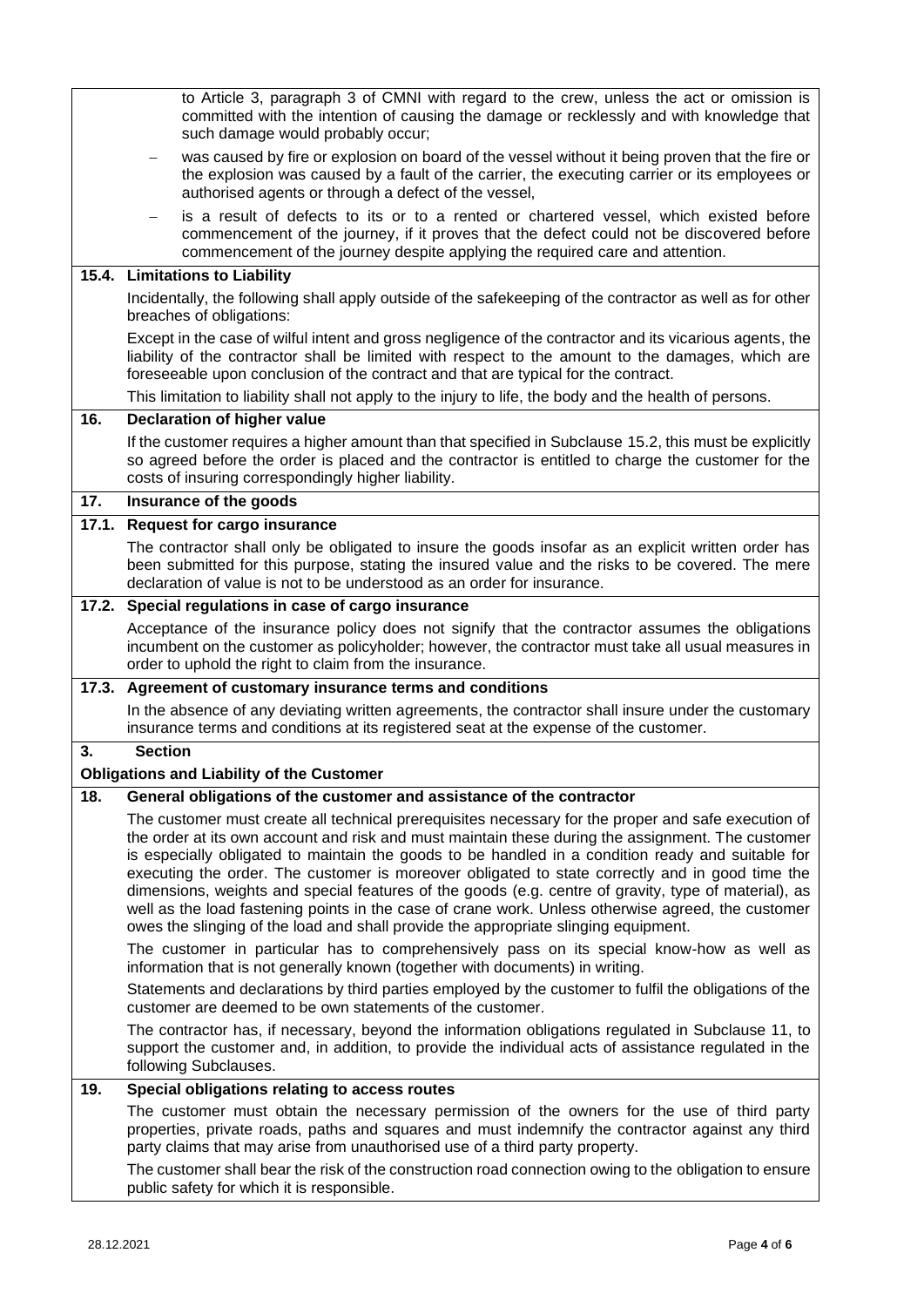| 20.   | Special obligations with regard to ground conditions, access routes, crane workstation, place<br>of deployment                                                                                                                                                                                                                                                                                                                                                                                                                                                                                                                                                                                                                                                                                                                                                                                                                                                                                                                                                                                                                                                                                                                                                                                                                |
|-------|-------------------------------------------------------------------------------------------------------------------------------------------------------------------------------------------------------------------------------------------------------------------------------------------------------------------------------------------------------------------------------------------------------------------------------------------------------------------------------------------------------------------------------------------------------------------------------------------------------------------------------------------------------------------------------------------------------------------------------------------------------------------------------------------------------------------------------------------------------------------------------------------------------------------------------------------------------------------------------------------------------------------------------------------------------------------------------------------------------------------------------------------------------------------------------------------------------------------------------------------------------------------------------------------------------------------------------|
| 20.1. | Ground conditions at the place of deployment and access routes                                                                                                                                                                                                                                                                                                                                                                                                                                                                                                                                                                                                                                                                                                                                                                                                                                                                                                                                                                                                                                                                                                                                                                                                                                                                |
|       | The customer shall be responsible for ensuring that the ground, site and other conditions at the place<br>of deployment as well as the access routes - with the exception of public roads, paths and squares -<br>permit proper and safe execution of the order. The contractor has to assist hereby and to provide the<br>acts of assistance regulated in Subclause 11.                                                                                                                                                                                                                                                                                                                                                                                                                                                                                                                                                                                                                                                                                                                                                                                                                                                                                                                                                      |
|       | 20.2. Reference to special risks                                                                                                                                                                                                                                                                                                                                                                                                                                                                                                                                                                                                                                                                                                                                                                                                                                                                                                                                                                                                                                                                                                                                                                                                                                                                                              |
|       | The customer always has to point out special risks and to remedy these either itself or to have these<br>remedied, insofar as they stem from the scope of the customer. The customer has, in particular, to<br>provide the details which are necessary in order for the contractor to be able to sufficiently assess<br>the special requirements.                                                                                                                                                                                                                                                                                                                                                                                                                                                                                                                                                                                                                                                                                                                                                                                                                                                                                                                                                                             |
| 20.3. | <b>Ground conditions</b>                                                                                                                                                                                                                                                                                                                                                                                                                                                                                                                                                                                                                                                                                                                                                                                                                                                                                                                                                                                                                                                                                                                                                                                                                                                                                                      |
|       | The customer shall be responsible for ensuring that the ground conditions at the place of loading and<br>unloading or at the site of operation as well as at the access routes are able to withstand the occurring<br>ground pressures and other stresses. If applicable, the contractor also has to give indications of<br>possibilities of the ground investigation in case of unknown ground conditions, as well as indications<br>for making ground conditions possible for safe operation. The contractor also has to give other<br>suitable indications, which are typically known to it as an operator, insofar as this is recognisably<br>required by the customer.                                                                                                                                                                                                                                                                                                                                                                                                                                                                                                                                                                                                                                                   |
| 20.4. | <b>Construction field</b>                                                                                                                                                                                                                                                                                                                                                                                                                                                                                                                                                                                                                                                                                                                                                                                                                                                                                                                                                                                                                                                                                                                                                                                                                                                                                                     |
|       | With regard to the place of deployment and access route the customer has, if necessary, in particular<br>depending on the communicated wheel, chain and support pressures, to establish the possible<br>construction field to a suitable extent. Insofar as the contractor intends to use parking spaces that<br>deviate from the agreed, instructed or recognisable construction field, it has to accordingly involve<br>the customer and to determine the suitability in the interaction with the customer.                                                                                                                                                                                                                                                                                                                                                                                                                                                                                                                                                                                                                                                                                                                                                                                                                 |
| 20.5. | Shafts, cavities or other undetectable obstacles                                                                                                                                                                                                                                                                                                                                                                                                                                                                                                                                                                                                                                                                                                                                                                                                                                                                                                                                                                                                                                                                                                                                                                                                                                                                              |
|       | The customer is responsible for all information on underground cable ducts, supply lines, other<br>underground lines and cavities which could impair the load-bearing capacity of the ground at the site<br>of operation or the access routes. The customer is obligated to draw attention to the location and<br>presence of open and overhead lines, underground cables, conductors, shafts and other cavities or<br>to other undetectable obstacles which could impair the stability and operational safety of the vehicles<br>and equipment used at the site of operation. The contractor shall explicitly point out typical risks<br>occurring in the concrete situation, such as shafts or cavities in public roads, paths and squares,<br>insofar as the customer recognisably requires or explicitly asks for such information. The customer<br>is obligated to point out any particular hazards that may arise during the execution of the crane or<br>transport services with regard to the goods to be transported and their surroundings (e.g. hazardous<br>goods, contamination damage). The contractor also has to give the indications in this case that are<br>possible for it as an operator, e.g. of typical and special risks known to it, insofar as these are not<br>recognisably known to the customer. |
| 20.6. | Details of the customer                                                                                                                                                                                                                                                                                                                                                                                                                                                                                                                                                                                                                                                                                                                                                                                                                                                                                                                                                                                                                                                                                                                                                                                                                                                                                                       |
|       | By complying with the above, the contractor may rely on all details of the customer with regard to the<br>ground conditions and is not obligated to check the information that is made available, unless this is<br>obviously inaccurate or incomplete or it is derived from the nature of the matter that special features<br>exist with regard to the ground conditions.                                                                                                                                                                                                                                                                                                                                                                                                                                                                                                                                                                                                                                                                                                                                                                                                                                                                                                                                                    |
| 21.   | Instructions of the customer                                                                                                                                                                                                                                                                                                                                                                                                                                                                                                                                                                                                                                                                                                                                                                                                                                                                                                                                                                                                                                                                                                                                                                                                                                                                                                  |
|       | After placing the order, the customer is not permitted to give instructions without the contractor's<br>consent to the personnel of the contractor that deviate in type and scope from the contractual<br>agreements or that are in contradiction to the purpose of the contract.                                                                                                                                                                                                                                                                                                                                                                                                                                                                                                                                                                                                                                                                                                                                                                                                                                                                                                                                                                                                                                             |
| 22.   | Liability of the customer                                                                                                                                                                                                                                                                                                                                                                                                                                                                                                                                                                                                                                                                                                                                                                                                                                                                                                                                                                                                                                                                                                                                                                                                                                                                                                     |
|       | If the customer culpably breaches the aforementioned obligations, especially its obligation regarding<br>preparation, information and assistance, then the customer is liable towards the contractor for any<br>damages arising as a result. This does not affect the regulation of Section 414 Para. 2 HGB. The<br>customer must indemnify the contractor against third party damage compensation claims arising from<br>a breach of the obligations of the customer. In the event of the assertion of a claim against the<br>contractor under the German Environmental Damage Act [Umweltschadensgesetz - USchadG] or<br>other comparable public-law, national or international regulations, the customer must indemnify the                                                                                                                                                                                                                                                                                                                                                                                                                                                                                                                                                                                                |